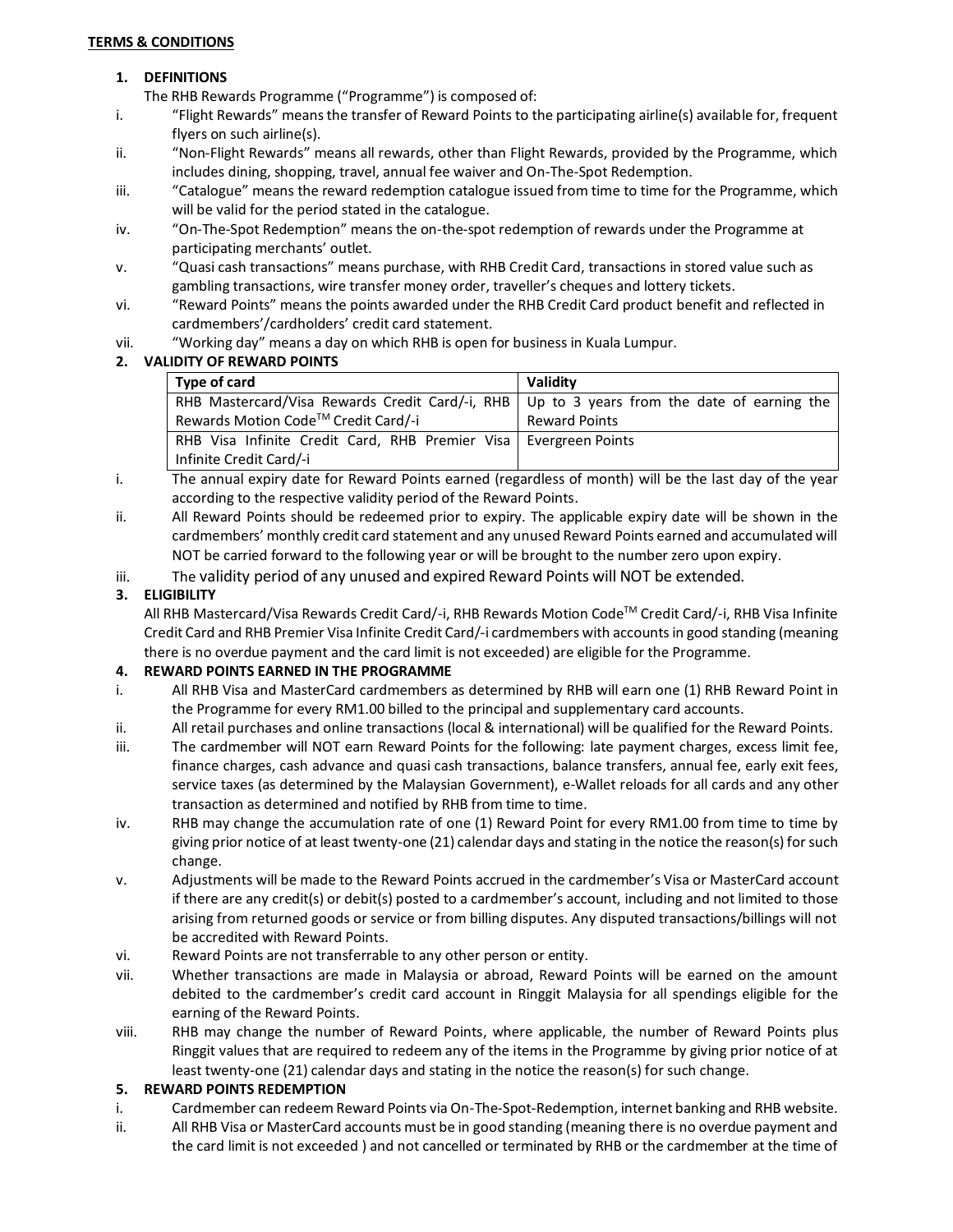a redemption request (including a request to transfer Reward Points to the participating airlines' frequent flyer programme).

- iii. When redeeming Reward Points RHB will deduct the points earned by in order of date so that the earliest accumulated points will be redeemed first.
- iv. Reward Points accumulated in the principal and supplementary cardmember's VISA or MasterCard card account can only be redeemed by the principal cardmember.
- v. Upon redeeming a reward, the cardmember releases RHB from any and all liability to the cardmember or any guest of the cardmember's in respect of the redemption or use of such reward in the Programme.
- vi. All redeemed items are not exchangeble unless items received are damaged or faulty and are reported within seven (7) days from the date the date of receipt.
- vii. Any dispute concerning goods or services received as a reward under the Programme shall be settled between the cardmember and the service establishment, merchant and/or supplier, which supplied the goods or services, subject to terms and conditions of the service establishment, merchant and/or supplier. Such service establishment, merchant and supplier are collectively referred to as "service establishment". The terms and conditions of the service establishment can be retrieved at the service establishment's website.
- viii. The Reward Points have no cash or monetary value.
- ix. Any request for redemption under the Programme , once accepted by RHB, cannot be revoked or exchanged. All points/money involved in the redemption programme will not be credited back into the cardmember's account.
- x. RHB may appoint a third party vendor(s) to handle the Programme and arrangement to deliver goods and services to cardmember. Cardmember's information such as name, delivery or billing address, contact numbers and email addresses are provided to vendor(s) for the purpose of the Programme and shall only be used for verification and fulfillment purposes. By completing the order form, the cardmember has expressedly consented to RHB releasing the said information to such vendor(s) for such purpose .
- xi. Only principal cardmembers can perform On-The-Spot Redemption.
- xii. Supplementary cardmember is not allowed to perform On-The-Spot Redemption. It will be treated as normal retail transaction and full value of the product would be charged onto the card account.
- xiii. If an eligible cardmember who has more than one (1) Visa or MasterCard account with RHB, voluntarily cancels any such card account and at least one Visa or MasterCard account with RHB remains, any Reward Points accrued in the Programme as a result of charges billed to the cancelled card may, by notice to the cardmember, be transferred to any remaining Visa or MasterCard account with RHB in the cardmember's name. Cardmember can transfer Reward Points from one (1) active Visa or Mastercard account to another active Visa or Mastercard account provided it is from a conventional account to another conventional account or an Islamic account to another Islamic account.
- xiv. In the event that the cardmember's choice of colour, model or style of item is unavailable, RHB will replace it with a substitute of equal value. All items are available while stock lasts and RHB may withdraw any item shown in the Catalogue by giving prior notice of at least twenty-one (21) calendar days and stating in the notice the reason(s) for such withdrawal.
- xv. There is NO TRIAL PERIOD FOR ALL REWARDS ITEMS REDEEMED UNDER THE PROGRAMME.
- xvi. Products shown in the Catalogue are for illustration purposes only.
- xvii. Prices and redemption points printed are correct at the time of printing and may be changed from time to time by RHB giving prior notice of at least twenty-one (21) calendar days and stating in the notice the reason(s) for such change.

## **6. REDEEMING NON-FLIGHT REWARDS**

- i. All rewards are subject to availability and any restrictions may apply as to where and when the rewards can be redeemed. (Please note that RHB or service establishments may impose the restrictions).
- ii. Cardmember is responsible on any additional meal, transportation or accommodation or other arrangements made in connection with any reward under the Programme.
- iii. In the event that the reward takes the form of a cash voucher, the cardmember can use RHB's Visa or MasterCard to pay the difference to the participating service establishment(s) should the purchase be in excess of the value noted on the cash voucher.
- iv. Issuance of dining, travel or hotel/resort reward voucher does not constitute a reservation with the service establishments. The cardmember is responsible for making all reservations and notifying the participating service establishments of the reward(s) he/she is going to redeem.
- v. The reward vouchers/letters of redemption are valid for use until the date specified on the rewards vouchers/letter of redemption. Any reward voucher/letter of redemption which remains unused after this date will automatically lapse and will not be replaced. The use of reward vouchers/letters of redemption are subject to the terms and conditions herein.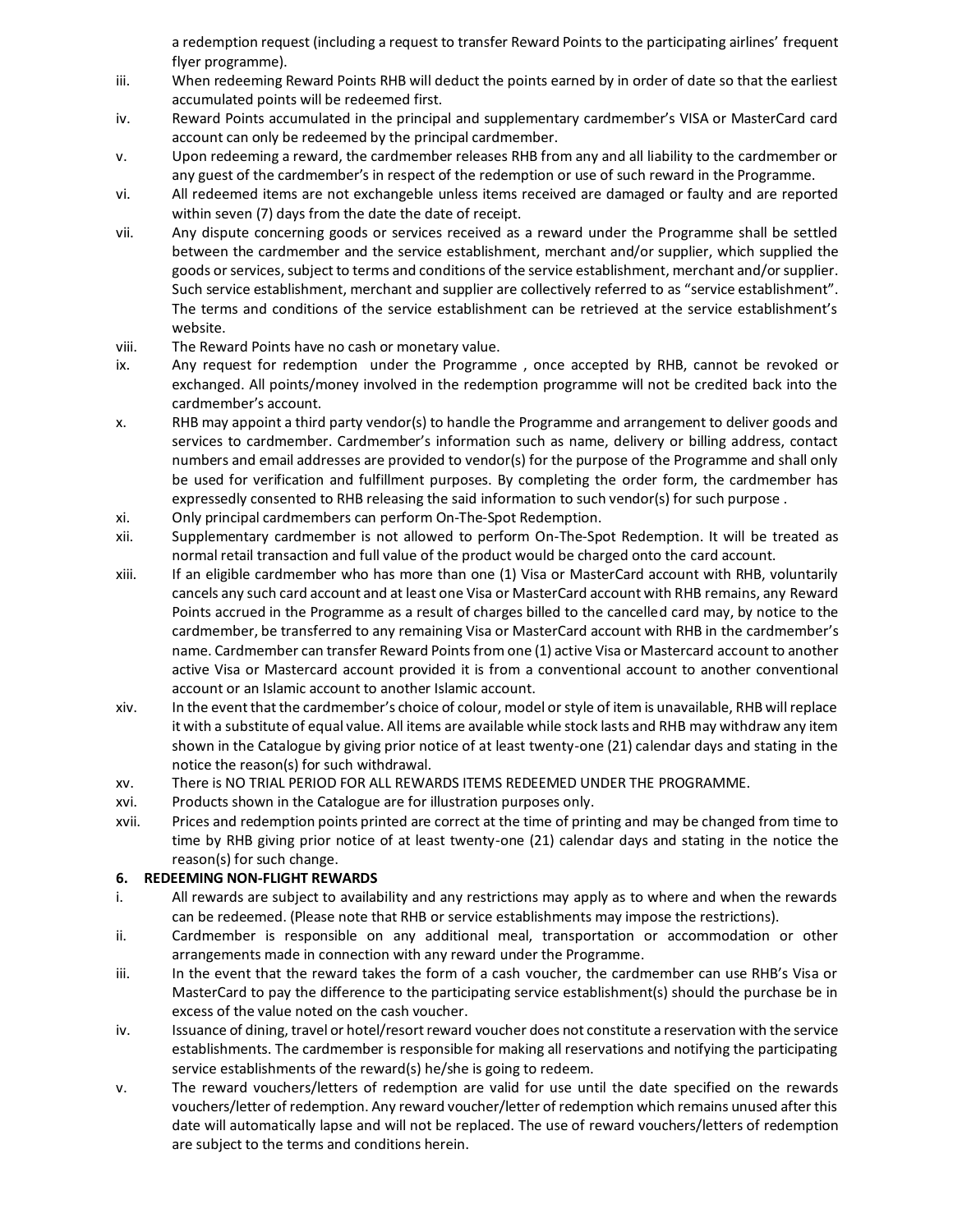- vi. The reward vouchers/letters of redemption are valid for use at participating merchants under the Programme and only for the specific matter mentioned therein.
- vii. Redeemed vouchers are not exchangeable for other rewards, not refundable, not replaceable, and not transferable for cash or credit.
- viii. RHB will NOT (a) replace; or (b) place a hold or freeze status on, any misplaced, lost or stolen reward voucher, letter of redemption or ticket, which are not due to the the act, omission, default, negligence and/or misconduct on the part of RHB and/or any of its employees, representatives and agents.
- ix. RHB may cancel or extend the rewards featured in the Catalogue by giving prior notice of at least twentyone (21) calendar days and stating in the notice the reason(s) for such cancellation or extension.

# **7. REDEEMING FLIGHT REWARDS**

- i. Only cardmembers who have successfully registered with the participating airline's frequent fyer programme(s) will be able to redeem Flight Rewards. Cardmembers who wish to register themselves at respective airline's corporate website or completing a physical application form, which is available at the respective airline's offices or download through the respective airline's corporate website.
- ii. All Reward Points successfully converted and transferred to the participating airline's frequent flyer points/miles cannot be reversed.
- iii. It is the sole responsibility of the cardmember to ensure his/her frequent flyer membership is valid and correct.
- iv. Please allow fourteen (14) days for the conversion and transfer of RHB Reward Points to any frequent flyer award points from the date of receipt of the order form for such conversion and transfer.
- **v.** Cardmembers must comply with the terms and conditions of the relevant participating airlines' frequent flyer programme. Cardmembers may contact the participating airline for more information on such terms and conditions.

## **8. DELIVERY**

- i. The service establishment's normal terms and conditions of business will cover all goods and services supplied. Except where the law provides otherwise RHB will not be responsible for the quality or suitability of the goods or services or for any delay in delivery.
- ii. Delivery of reward voucher(s) or item(s) is deemed to be made if presented at the address furnished by the cardmember in his/her redemption form, and if sent by post or courier within twenty-one (21) working days (barring any unforeseen circumstances) after posting.
- iii. Reward voucher(s) or item(s) WILL NOT be delivered to addresses bearing a Post Office Box number and/or overseas address.
- iv. If RHB attempts to re-send or redeliver the reward(s) to the cardmember and such reward(s) is again returned undelivered to RHB after the second attempt of delivery, RHB will not further attempt to send or deliver the said reward(s).
- v. If the cardmember fails to provide RHB with a valid address to accept delivery within twenty-one (21) working days from the date the reward(s) or item(s) are returned undelivered to RHB, the reward voucher(s) or item(s) and the Reward Points used to redeem the said reward(s) or item(s) will be deemed forfeited.
- vi. Any redeemed reward(s) or item(s) not received by the cardmember must be reported to RHB within thirty (30) calendar days from the date the redemption form was sent.
- vii. Proof of delivery of reward(s) or item(s) is by the way of written acknowledgement of receipt for such reward(s) or item(s) by any occupant or any recipient at the delivery address and where such address is an office, receipt by any office staff will be deemed to be the acknowledgement of the cardmember.
- viii. Cardmembers must keep the original courier consignment note, flyer and original packaging for any inquiries or claim. If there is any dispute in any reward(s) or item(s) or if any reward(s) or item(s) is/are not received, RHB, service establishment or courier company will require such original documents for investigation purposes. Failure to provide those documents may affect the investigation.

## **9. WAIVING ANNUAL FEE AND CARD SERVICE TAX**

- i. Reward Points can be used to waive annual fee and card service tax upon renewal of the card account.
- ii. Card service tax will be imposed to credit card effective 1 September 2018, in accordance with the Service Tax Act 2018.
- iii. Waiver of annual fee and card service tax using Reward Points can be done only after the annual fee and card service tax are posted into cardmember's credit card statement.
- iv. Please allow seven (7) working days for the reversal to be reflected in the credit card account.

## **10. VARIATION OF RULES**

- i. RHB may amend the Programme terms and conditions by giving at least twenty-one (21) calendar days' prior notice to the cardmember and stating in the notice the reason(s) for such amendment.
- ii. Any such amendment will take effect on the date stated in the notice.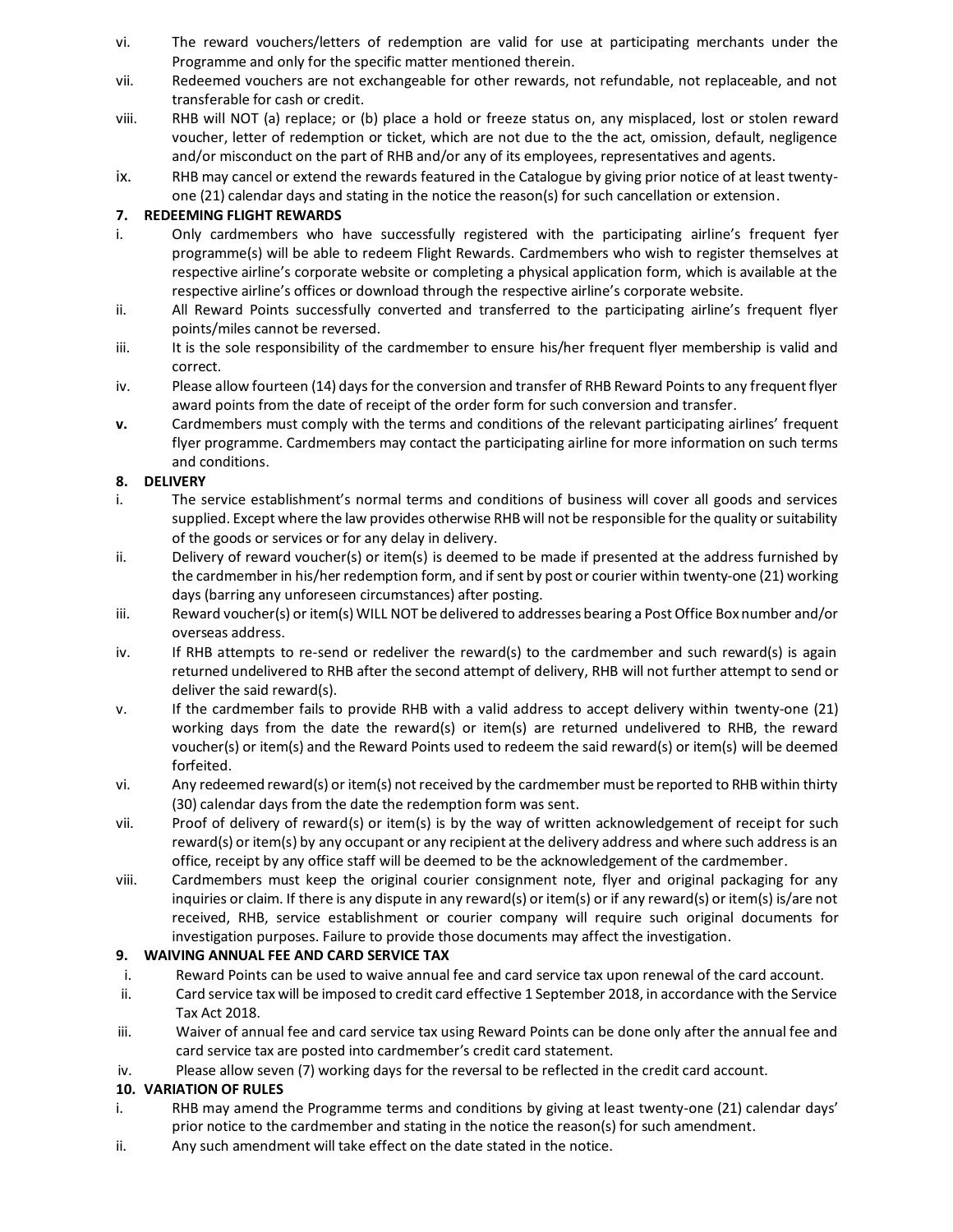- iii. RHB's failure to enforce any of these terms and conditions does not constitute a waiver of those terms and conditions by RHB.
- iv. For the full latest terms and conditions, please visit our website at [www.rhbgroup.com.](http://www.rhbgroup.com/)

## **11. TERMINATION**

- i. RHB may terminate the Programme by giving at least twenty-one (21) calendar days' prior notice to the cardmember and stating in the notice the reason(s) for such termination.
- ii. Termination of the Programme will take effect on the date stated in the notice. The cardmember must use any outstanding Reward Points before the termination date. All outstanding Reward Points will be automatically cancelled upon the termination date.

# **12. GENERAL**

- i. RHB is not responsible for any claims, loss, cost, expense or damages of whatsoever nature resulting from the redemption of either Flight Rewards or Non-Flight Rewards, save where such claims, loss, cost, expense or damages is/are due to the act, omission, default, negligence and/or misconduct on the part of RHB and/or any of its employees, representatives and agents.
- ii. RHB may cancel, change or substitute any reward items featured in the Catalogue/Programme in accordance with Clause 10 above.
- iii. Suspected or actual card fraud and/or suspected or actual abuse relating to the accumulation of Reward Points in the Programme or redemption of rewards (including transfer of Reward Points to the participating airlines' frequent flyers programme), may result in forfeiture of accumulated Reward Points as well as cancellation of a cardmember's participation in the Programme.
- iv. All questions or disputes regarding the eligibility for the Programme or the eligibility for Reward Points or redemption of rewards (including transfer of Reward Points to any participating airlines' frequent flyers programme) will be determined by RHB after having taken into account the necessary documentary evidence .
- v. Reward Points accumulated will be reflected in cardmember's monthly card statement. Reward Points can only be used after entry to the card statement.
- vi. Redemption of rewards with insufficient Reward Points will not be processed.
- vii. RHB will not be responsible for any delay in the posting of the transactions and/or the accrual of Reward Points under the Programme, save where such delay is due to the act, omission, default, negligence and/or misconduct on the part of RHB and/or any of its employees, representatives and agents.
- viii. If any cardmember's Visa or MasterCard account is not in good standing (meaning there is any overdue payment or the card limit is exceeded), the cardmember's participation in the Programme may be cancelled or the Reward Points accrued in the cardmember's account may be forfeited by notice to the cardmember. A cardmember's participation in the Programme may also be cancelled and the Reward Points accrued may be forfeited due to the cardmember's failure to adhere to these terms and conditions, by notice to the cardmember.
- ix. If a cardmember cancels all principal cards from RHB or if for any reason due to the Cardmember's act, omission, default, negligence and/or misconduct, RHB cancels any principal card accounts, any Reward Points accrued to the cardmember's card account will be cancelled and will not be capable of conversion or redemption.
- x. All redemptions are subject to the accumulation of sufficient Reward Points and RHB's final acceptance. A request for redemption will be cancelled automatically if the Reward Points are insufficient for such redemption. Once RHB has accepted a redemption request, it cannot be cancelled or changed.
- xi. Reward Points earned on separate RHB credit card accounts in the cardmember's name (provided these cards are participating in the Programme) may be combined or used under the Programme.
- xii. Cardmember agrees that RHB's decision on all matters relating to the Programme shall be final, conclusive and binding against them. The decision is made based on the Programme Conditions. If there is any dispute, please refer to RHB Customer Contact Centre at 03-9206 8118. If Cardmember is not satisfied with the resolution given by RHB, please refer to Ombudsman for Financial Services (OFS) at 03-2272 2811.
- xiii. In the event of any inconsistency between these Terms and Conditions and any other brochure, marketing or promotional materials relating to the Programme, these Terms and Conditions shall prevail.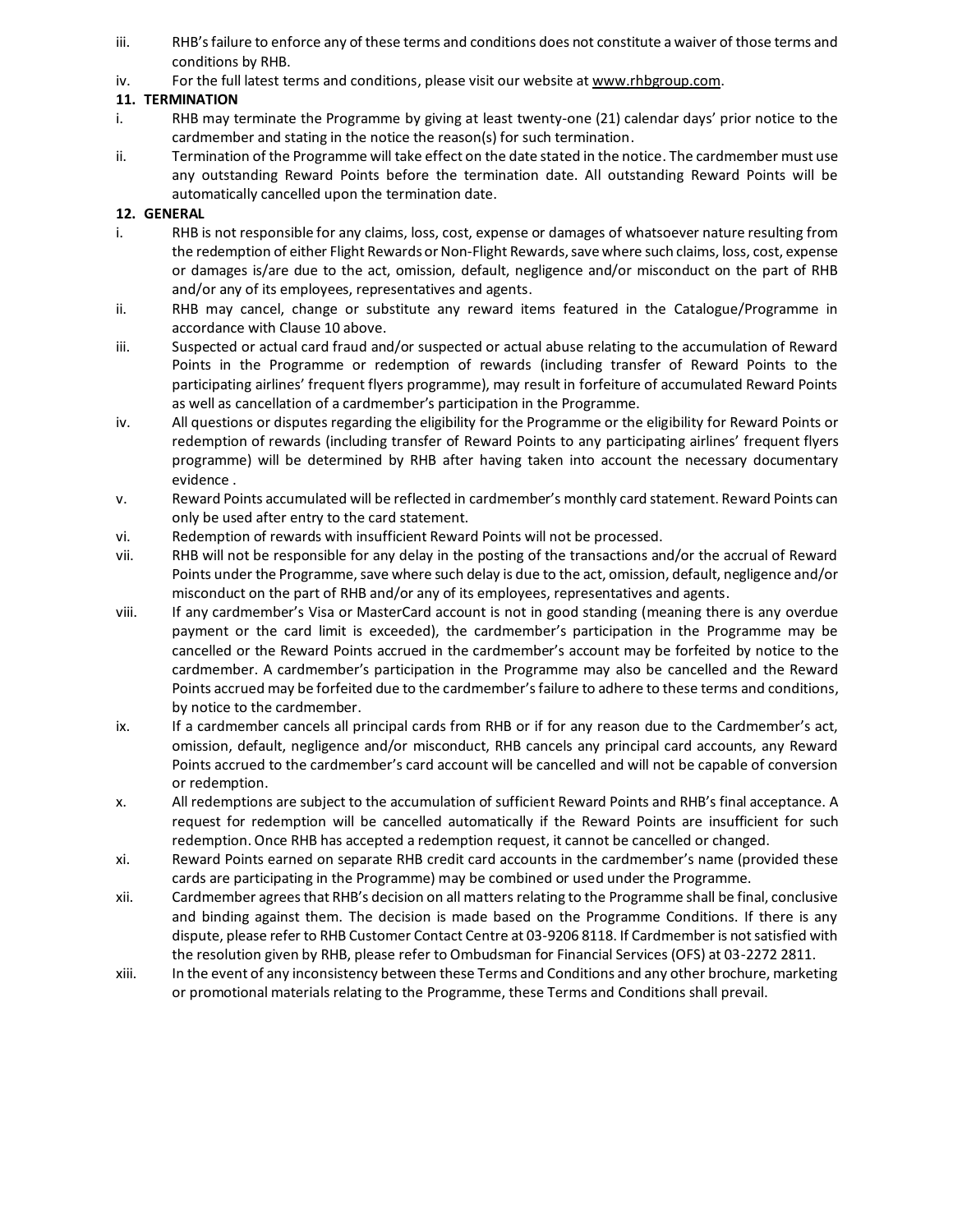#### **TERMA & SYARAT**

## **1. DEFINISI**

Program Ganjaran RHB ("Program") ini terdiri daripada:

- i. "Ganjaran Penerbangan" ialah penukaran Mata Ganjaran yang ditawarkan di syarikat penerbangan terpilih untuk ahli yang kerap menggunakan khidmat penerbangan.
- ii. "Ganjaran Bukan Penerbangan" ialah segala ganjaran kecuali Ganjaran Penerbangan yang disediakan oleh Program ini, termasuk menjamu selera, membeli-belah, melancong, pengecualian yuran tahunan dan Penebusan Serta-Merta.
- iii. "Katalog" ialah katalog penebusan ganjaran yang dipaparkan dari semasa ke semasa untuk Program ini, yang sah bagi tempoh yang dinyatakan dalam katalog.
- iv. "Penebusan Serta-Merta" ialah penukaran Mata Ganjaran dengan Mata Ganjaran di bawah Program di kedai peniaga terpilih.
- v. "Transaksi tunai kuasi" ialah pembelian, dengan Kad Kredit RHB, transaksi menyimpan nilai seperti transaksi perjudian, kiriman wang melalui pemindahan wayar, cek pengembara dan tiket loteri.
- vi. "Mata Ganjaran" ialah mata ditawarkan di bawah faedah produk Kad Kredit RHB dan tertera di penyata kad kredit ahli kad/pemegang kad.
- vii. "Hari bekerja" ialah hari di mana RHB buka untuk perniagaan di Kuala Lumpur.

## **2. JANGKA SAH MATA GANJARAN**

| <b>Kad Kredit</b>                                | Jangka Sah Tamat Mata Ganjaran          |
|--------------------------------------------------|-----------------------------------------|
| Kad Kredit/-i Mata Ganjaran Mastercard/Visa      | Sehingga 3 tahun dari tarikh mendapat   |
| RHB, Kad Kredit/-i RHB Mata Ganjaran Motion      | Mata Ganjaran                           |
| $Code^{TM}$                                      |                                         |
| Kad Kredit Visa Infinite RHB, Kad Kredit/-i Visa | Sehingga kad ditamatkan atau dibatalkan |
| Infinite RHB Premier                             |                                         |

- i. Tarikh tamat tahunan untuk Mata Ganjaran yang diperolehi (tanpa mengambil kira bulan) ialah pada hari terakhir bagi tahun mengikut kesahan Mata Ganjaran Kad Kredit masing-masing.
- ii. Semua Mata Ganjaran mesti ditebus sebelum tamat tempoh. Tarikh tamat yang berkenaan akan dicatat dalam penyata bulanan ahli kad kredit masing-masing dan sebarang Mata Ganjaran yang diperolehi dan terkumpul yang belum digunakan TIDAK akan dibawa ke tahun hadapan dan akan menjadi kosong selepas tarikh tamat.
- iii. TIADA lanjutan akan diberikan untuk mata ganjaran yang telah tamat tempoh sahihnya.

## **3. KELAYAKAN**

Semua ahli kad Kad Kredit/-i Mata Ganjaran Mastercard/Visa RHB, Kad Kredit/-i RHB Mata Ganjaran Motion CodeTM, Kad Kredit Visa Infinite RHB dan Kad Kredit/-i Visa Infinite RHB Premier dengan rekod akaun yang baik (tiadabayaran lewat danmelebihi had kredit) adalah layak menyertai Program ini.

## **4. MATA GANJARAN YANG DIPEROLEHI DALAM PROGRAM**

- i. Semua ahli kad RHB Visa dan MasterCard yang ditentukan dan dimak lumkan oleh RHB untuk layak dalam Program akan memperolehi satu (1) Mata Ganjaran bagi setiap RM1.00 yang dicajkan kepada akaun Kad Utama dan tambahan.
- ii. Semua pembelian runcit dan transaksi atas talian (tempatan dan antarabangsa) adalah layak untuk Mata Ganjaran.
- iii. Ahli Kad TIDAK akan memperolehi Mata Ganjaran untuk berikut: caj bayaran lewat, yuran lebih had, caj kewangan, tunai pendahuluan dan transaksi tunai kuasi, pemindahan baki, yuran tahunan, bayaran pengunduran/keluar awal, cukai perkhidmatan (seperti yang ditetapkan oleh Kerajaan Malaysia), tambah nilai e-Wallet untuk semua kad dan lain-lain urus niaga yang ditentukan oleh RHB dari semasa ke semasa.
- iv. RHB boleh menukar kadar pengumpulan satu (1) Mata Ganjaran bagi setiap RM1.00 tertakluk kepada perubahan dari semasa ke semasa, dengan notis terdahulu sekurang-kurangnya dua puluh satu (21) hari kalendar dan memberikan sebab penukaran.
- v. Pelarasan akan dibuat ke atas Mata Ganjaran yang terakru dalam akaun ahli kad Visa atau MasterCard jika terdapat sebarang kredit and debit dibukukan dalam akaun ahli kad, termasuk dan tidak terhad kepada perkara seperti pemulangan barangan atau perkhidmatan dalam pertikaian bil. Sebarang transaksi/bil yang dipertikaikan tidak akan dikreditkan dengan Mata Ganjaran.
- vi. Mata Ganjaran tidak boleh dipindah milik kepada sebarang orang atau entiti.
- vii. Sama ada transaksi/bil yang dibuat di Malaysia atau di luar negara, Mata Ganjaran akan berdasarkan pada amaun Ringgit Malaysia yang didebitkan ke dalam akaun kad kredit ahli untuk semua perbelanjaan yang layak untuk Mata Ganjaran.
- viii. RHB boleh megubah bilangan Mata Ganjaran dan jika berkenaan, bilangan Mata Ganjaran dan nilai Ringgit yang diperlukan, untuk menebus mana-mana barangan dalam Program ini dengan notis terdahulu sekurang-kurangnya dua puluh satu (21) hari kalendar serta sebab pengubahan.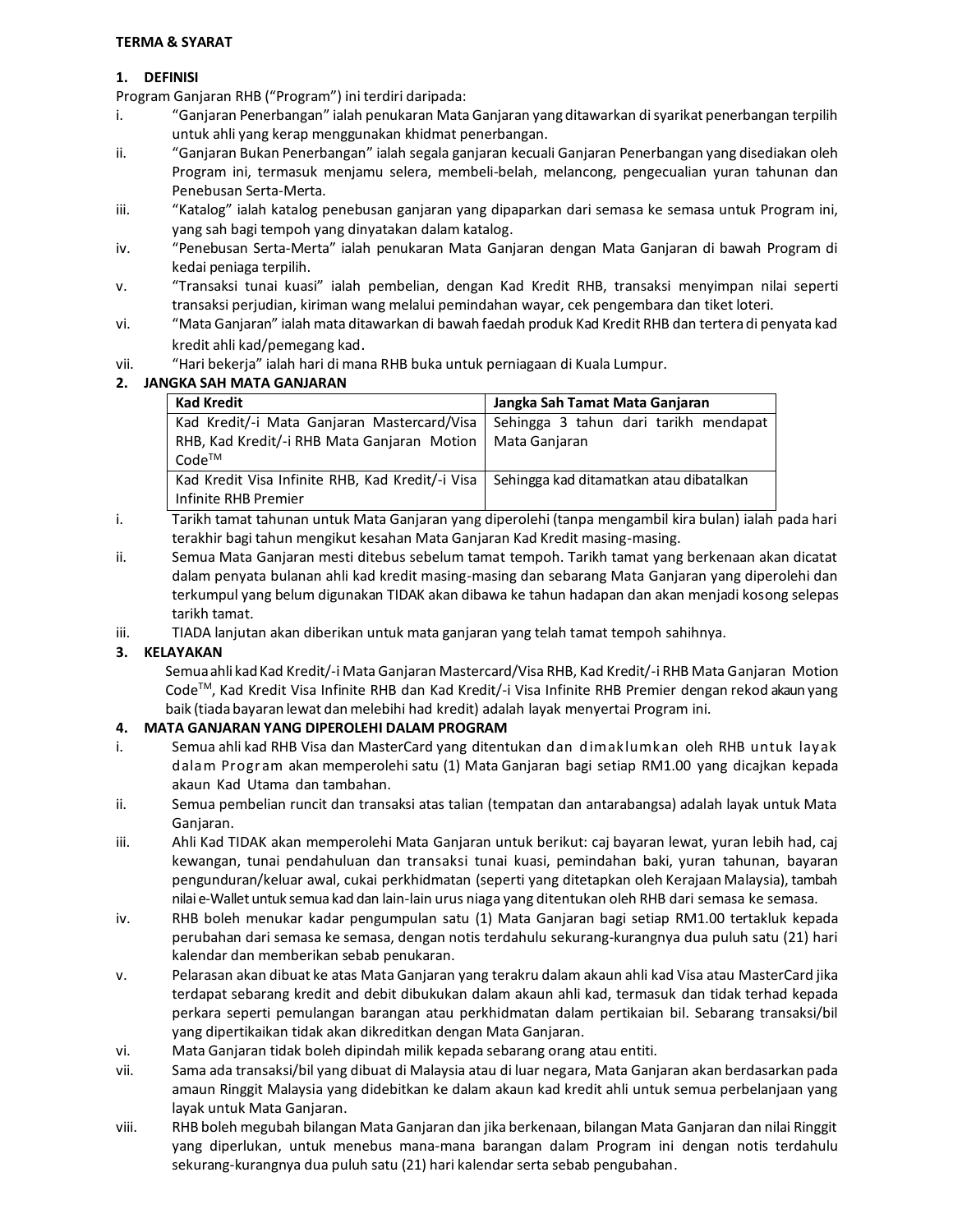#### **5. PENEBUSAN MATA GANJARAN**

- i. Ahli kad boleh menebus Mata Ganjaran melalui Penebusan Serta-Merta, perbankan internet dan laman web RHB.
- ii. Semua akaun Visa dan MasterCard RHB mesti mempunyai rekod yang baik (tiada bayaran lewat dan melebihi had kredit) dan tidak dibatalkan atau ditamatkan oleh RHB atau ahli kad pada masa permintaan untuk membuat penebusan (termasuk permintaan untuk memindah Mata Ganjaran kepada syarikat penerbangan yang menyertai Program Penumpang Kerap).
- iii. Semasa menebus Mata Ganjaran, RHB akan menolak mata yang diperolehi mengikut tarikh supaya mata yang terkumpul lebih awal akan ditebus terlebih dahulu.
- iv. Mata Ganjaran yang terkumpul dalam akaun kad Visa atau MasterCard ahli kad utama dan tambahan hanya boleh ditebus oleh ahli kad utama.
- v. Sebaik sahaja penebusan dibuat, ahli kad melepaskan RHB daripada sebarang dan semua liabiliti terhadap ahli kad atau tetamu ahli kad dalam hal berkaitan penebusan atau penggunaan barangan ganjaran dalam Program ini.
- vi. Semua barang yang ditebus tidak boleh ditukar kecuali barangan yang diterima rosak atau tidak boleh digunakan dan dilaporkan dalam tempoh tujuh (7) hari dari tarikh penerimaan.
- vii. Sebarang pertikaian mengenai barang atau perkhidmatan yang diterima sebagai ganjaran di bawah Program ini akan diselesaikan antara ahli kad dan penyedia servis, peniaga dan/atau pembekal yang menawarkan barang dan perkhidmatan, tertakluk kepada terma dan syarat penyedia servis, peniaga dan/atau pembekal. Penyedia servis, peniaga dan pembekal sebegini akan dirujuk secara kolektif sebagai "penyedia perkhidmatan". Terma dan syarat penyedia perkhidmatan boleh didapati di laman web penyedia perkhidmatan.
- viii. Mata Ganjaran ini tiada nilai tunai atau nilai wang. Terma dan syarat penyedia perkhidmatan boleh didapati di laman web penyedia perkhidmatan.
- ix. Sebarang pesanan penebusan bawah Program, apabila diterima oleh RHB, tidak boleh dibatal atau ditukar. Semua mata/wang yang terlibat dalam program penebusan tidak akan dikredit balik ke dalam akaun ahli kad.
- x. RHB boleh melantik vendor pihak ketiga untuk mengendalikan Program dan pengurusan untuk menghantar barangan dan perkhidmatan kepada ahli kad. Maklumat ahli kad seperti nama, alamat bil atau penghantaran, nombor telefon dan alamat e-mel adalah disediakan kepada vendor bagi tujuan Program dan hendaklah digunakan untuk tujuan pengesahan dan memenuhi proses penghantaran barangan tersebut. Dengan melengkapkan borang pesanan, ahli kad telah bersetuju dan memberi kebenaran secara jelas kepada RHB untuk mendedahkan maklumat disebut kepada vendor berkenaan bagi tujuan Program.
- xi. Hanya ahli kad utama boleh membuat penebusan Penebusan Serta-Merta.
- xii. Ahli kad tambahan tidak boleh membuat Penebusan Serta-Merta. Ia akan dianggap transaksi runcit biasa dan nilai penuh produk akan dicajkan kepada akaun kad kreditnya.
- xiii. Jika seseorang ahli kad yang layak memiliki lebih daripada satu (1) akaun kad Visa atau MasterCard dengan RHB, secara sukarelanya membatalkan salah satu daripada akaun kad ini dan masih mengekalkan satu akaun kad Visa atau MasterCard dengan RHB, sebarang mata ganjaran yang terakru dalam Program ini akibat caj-caj yang dikenakan kepada kad yang dibatalkan, dengan notis diberikan kepada ahli kad, dipindahkan kepada akaun kad Visa atau MasterCard di RHB yang masih dimiliki atas namanya. Ahli kad boleh memindah Mata Ganjaran dari satu (1) akaun Visa atau Mastercard aktif ke akaun Visa atau Mastercard aktif yang lain dengan syarat bahawa Mata Ganjaran adalah dari akaun konvensional ke akaun konvensional lain atau akaun Islamic ke akaun Islamic lain.
- xiv. Sekiranya tiada warna, model dan gaya mengikut pilihan ahli kad, RHB akan menggantikannya dengan pengganti yang mempunyai nilai yang setara. Semua barangan tertakluk kepada ketersediaan stok dan RHB boleh menarik balik barangan yang ditawarkan dalam Katalog dengan notis terdahulu sekurangkurangnya dua puluh satu (21) hari kalendar serta sebab penarikan balik.
- xv. TIADA TEMPOH PERCUBAAN UNTUK SEMUA BARANGAN YANG DITEBUS DI BAWAH PROGRAM.
- xvi. Produk-produk yang terpapar dalam Katalog adalah untuk tujuan ilustrasi sahaja.
- xvii. Harga dan mata ganjaran yang dipaparkan adalah benar semasa cetakan dan tertakluk kepada perubahan dari semasa ke semasa oleh RHB dengan notis terdahulu sekurang-kurangnya dua puluh satu (21) hari kalendar serta sebab perubahan.

#### **6. PENEBUSAN MATA GANJARAN BUKAN PENERBANGAN**

- i. Semua barangan ganjaran adalah tertakluk kepada ketersediaan dan sebarang syarat mungkin dikenakan di mana dan semasa barangan ganjaran boleh ditebuskan. (Sila ambil maklum bahawa RHB atau penyedia perkhidmatan boleh mengenakan syarat tersebut).
- ii. Sebarang makanan, pengangkutan atau penginapan tambahan atau lain-lain urusan yang dibuat berkaitan dengan mana-mana ganjaran di bawah Program adalah tanggungjawab ahli kad sendiri.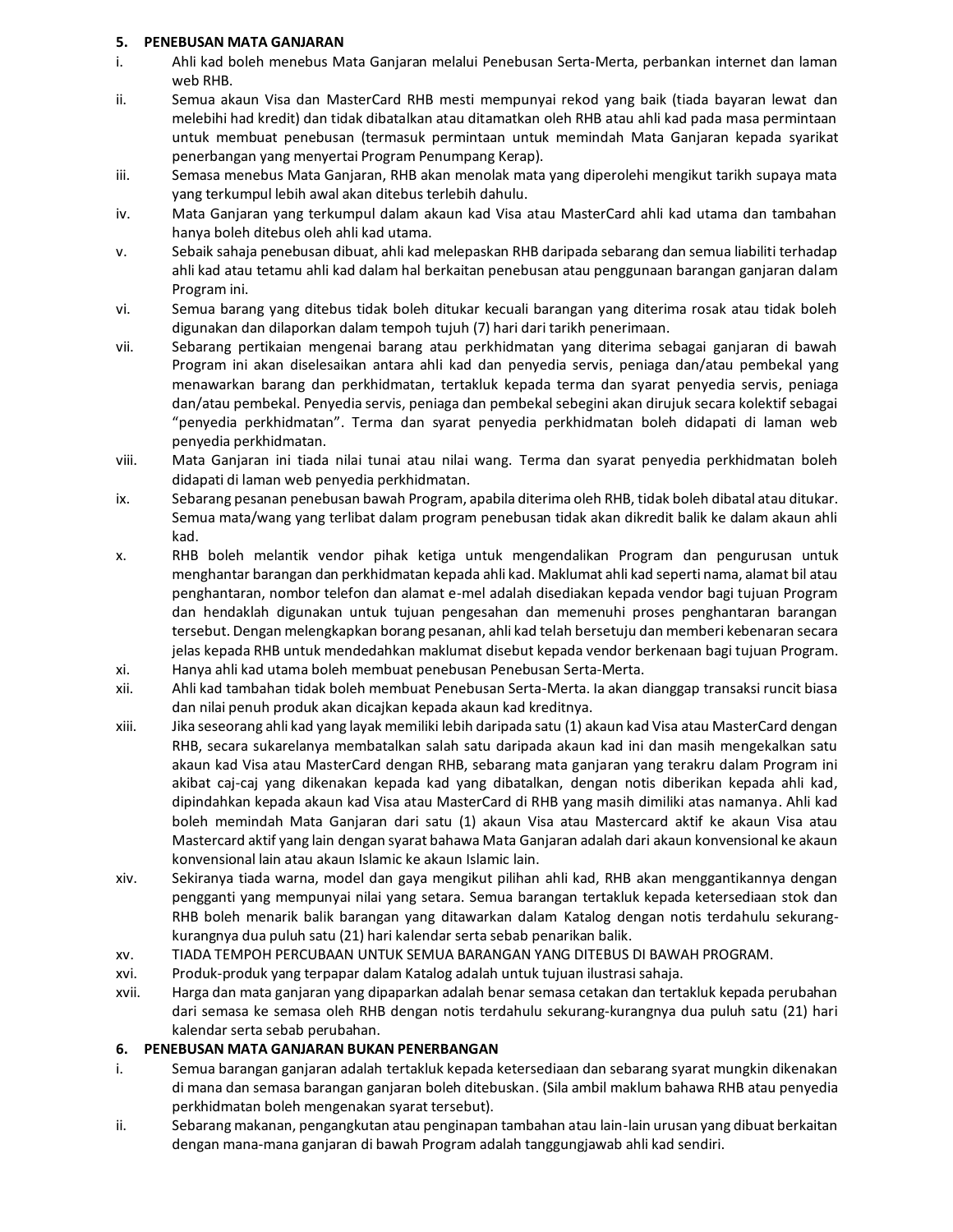- iii. Jika ganjaran adalah berbentuk baucar tunai, ahli kad boleh menggunakan kad Visa atau MasterCard RHB untuk membayar perbezaan kepada penyedia perkhidmatan yang menyertai sekiranya nilai pembelian melebihi nilai yang tercatat dalam baucar tunai.
- iv. Pengeluaran baucar makan, perjalanan atau ganjaran hotel/resort tidak merangkumi tempahan dengan penyedia perkhidmatan. Ahli kad bertanggungjawab membuat semua tempahan dan memaklumkan penyedia perkhidmatan berkenaan atas ganjaran yang akan mereka tebus.
- v. Baucar ganjaran/surat penebusan adalah sah untuk digunakan sehingga tarikh yang dinyatakan dalam baucar ganjaran/surat penebusan. Sebarang Baucar ganjaran/surat penebusan yang tidak dipakai selepas tarikh tersebut akan luput secara automatic dan tidak akan diganti semula. Penggunaan baucar ganjaran/surat penebusan adalah tertakluk kepada terma dan syarat yang terkandung dalamnya.
- vi. Baucar ganjaran/surat penebusan hanya sah digunakan di kedai yang menyertai Program dan hanya terhad kepada perkara yang termaktub di dalamnya dan telah dimaklumkan kepada ahli kad.
- vii. Baucar Ganjaran yang ditebus tidak boleh ditukar kepada ganjaran lain, dibayar balik, diganti, dan ditukar untuk tunai atau kredit.
- viii. RHB TIDAK akan (a) mengganti; atau (b) menunda atau menahan sebarang baucar ganjaran, surat penebusan atau tiket yang disalah letak, hilang atau dicuri yang bukan disebabkan oleh kelakuan, ketinggalan, pengingkaran, kecuaian dan/atau kesalahan tingkah laku oleh RHB dan/atau mana-mana pekerja, wakil dan ejen RHB.
- ix. RHB boleh membatalkan atau melanjutkan ganjaran yang dipaparkan dalam Katalog dengan memberi notis terdahulu sekurang-kurangnya dua puluh satu (21) hari calendar dan menyatakan sebab pembatalan atau pelanjutan dalam notis.

## **7. PENEBUSAN GANJARAN PENERBANGAN**

- i. Hanya ahli kad yang berjaya mendaftar dengan program penumpang kerap syarikat penerbangan yang mengambil bahagian layak untuk menebus Ganjaran Penerbangan. Ahli kad yang ingin mendaftar boleh mendaftar di laman web korporat syarikat penerbangan berkenaan atau mengisi borang penyertaan, yang boleh didapati di pejabat syarikat penerbangan berkenaan atau memuat turun borang tersebut melalui laman web korporat syarikat penerbangan masing-masing.
- ii. Tiada pengembalian setelah pemindahan berjaya dibuat untuk penukaran Mata Ganjaran kepada mata ganjaran penumpang kerap.
- iii. Ia adalah tanggungjawab ahli kad untuk memastikan keahlian program penumpang kerap sendiri adalah sah dan betul.
- iv. Penukaran dan pemindahan Mata Ganjaran RHB kepada mata ganjaran penumpang kerap akan mengambil masa empat belas (14) hari mulai tarikh borang permintaan diterima.
- **v.** Ahli Kad adalah tertakluk kepada terma dan syarat program penumpang kerap syarikat penerbangan berkenaan. Ahli kad boleh menghubungi syarikat penerbangan mengenai informasi selanjutnya tentang terma dan syarat tersebut.

## **8. PENGHANTARAN**

- i. Terma dan syarat biasa penyedia perkhidmatan akan meliputi semua barangan dan perkhidmatan yang ditawarkan. Melainkan seperti yang ditetapkan oleh undang-undang, RHB tidak akan bertanggungjawab terhadap kualiti dan kesesuaian barangan dan perkhidmatan atau kelewatan penghantaran.
- ii. Penghantaran baucar atau barangan ganjaran akan dianggap telah dibuat jika telah deserahkan ke alamat yang diberikan oleh ahli kad dalam borang penebusannya, dan dihantar melalui pos atau perkhidmatan kurier, dalam tempoh dua puluh satu (21) hari kerja (kecuali keadaan yang tidak diduga) selepas pengiriman.
- iii. Baucar atau barangan ganjaran TIDAK AKAN dihantar ke alamat nombor Peti Surat Pejabat Pos dan/atau alamat di luar negeri.
- iv. Jika RHB cuba menghantar atau menyerahkan semula barangan ganjaran kepada ahli kad dan barangan ganjaran ini dipulangkan sekali lagi kepada RHB kerana gagal dihantar atau diserahkan selepas percubaan kali kedua, RHB tidak akan membuat percubaan lanjut untuk menghantar atau menyerahkan barangan ganjaran tersebut.
- v. Jika ahli kad gagal menyediakan kepada RHB alamat yang sah untuk menerima penghantaran dalam dua puluh satu (21) hari mulai tarikh barangan ganjaran dipulangkan kepada RHB kerana gagal dihantar, baucar dan barangan ganjaran dan Mata Ganjaran yang digunakan untuk menebus barangan ganjaran tersebut akan ditarik balik.
- vi. Sebarang barang ganjaran penebusan yang tidak diterima oleh ahli kad hendaklah dilaporkan kepada RHB dalam masa tiga puluh (30) hari dari tarikh borang penebusan dihantar.
- vii. Bukti penghantaran barangan ganjaran adalah berdasarkan pengesahan penerimaan barangan ganjaran secara bertulis oleh penghuni atau penerima di alamat penghantaran dan sekiranya alamat tersebut adalah alamat pejabat, pengesahan penerimaan oleh mana-mana kakitangan pejabat tersebut akan dianggap sebagai pengesahan oleh ahli kad.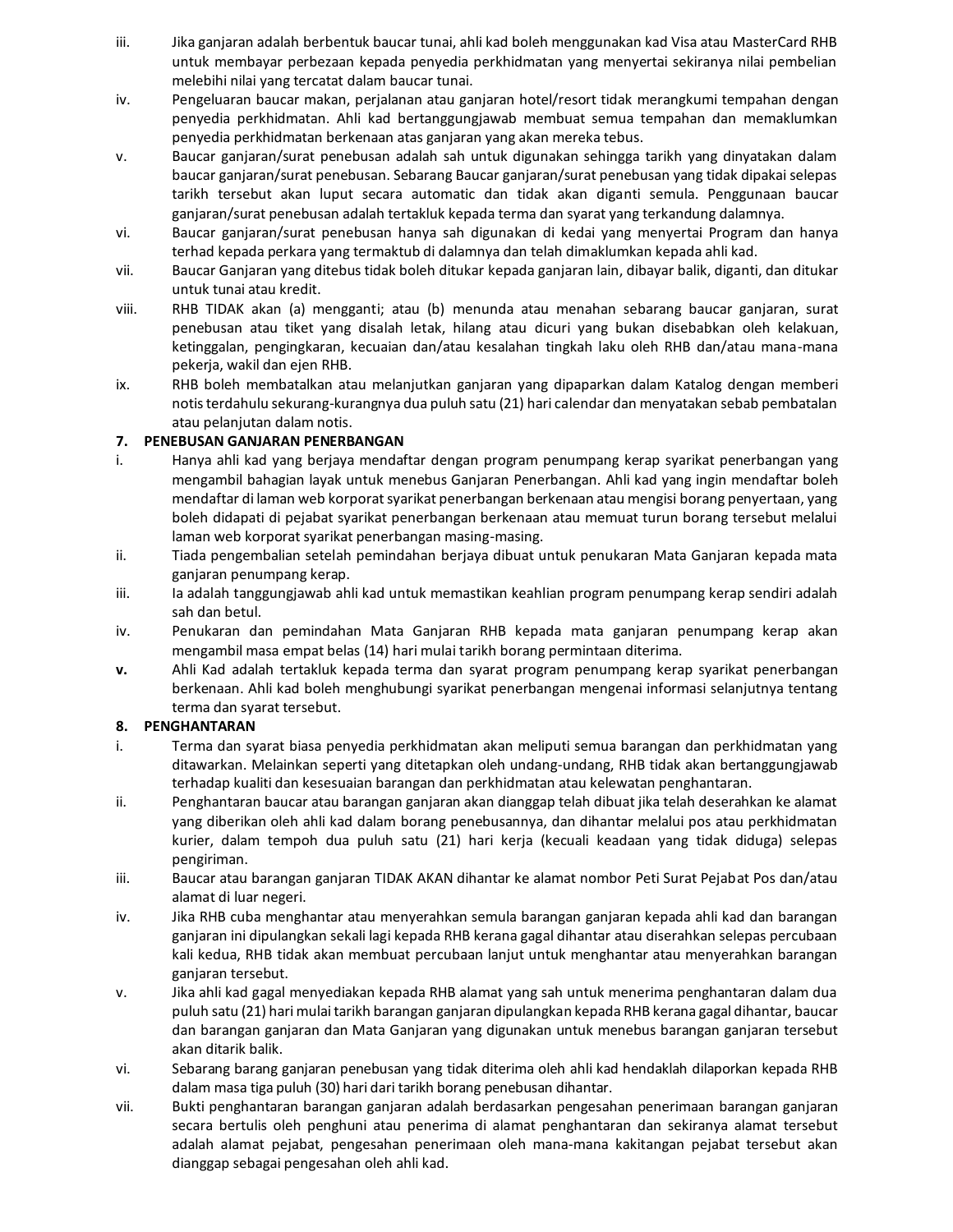viii. Ahli kad mesti menyimpan nota penghantaran kurier asal, risalah dan bungkusan asal untuk sebarang pertanyaan atau tuntutan. Sekiranya berlakunya sebarang pertikaian barangan ganjaran atau barangan ganjaran tidak diterima, RHB, penyedia perkhidmatan atau syarikat kurier akan meminta dokumen asal untuk tujuan penyiasatan. Kegagalan memberi dokumen akan menjejaskan penyiasatan.

#### **9. PENGECUALIAN FI TAHUNAN DAN CUKAI PERKHIDMATAN KAD**

- i. Mata Ganjaran boleh digunakan untuk mengecualikan fi tahunan dan cukai perkhidmatan kad semasa pembaharuan akaun kad.
- ii. Cukai perkhidmatan kad akan dikenakan ke atas kad kredit mulai 1 September 2018, mengikut Service Tax Act 2018.
- iii. Pengecualian fi tahunan dan cukai perkhidmatan kad menggunakan Mata Ganjaran hanya boleh dibuat selepas fi tahunan dan cukai perkhidmatan kad dipaparkan dalam penyata kad kredit ahli kad.
- iv. Tujuh (7) hari kerja diperlukan supaya pembalikan fi tahunan dan cukai perkhidmatan dipaparkan dalam akaun kad kredit.

#### **10. VARIASI PERATURAN**

- i. RHB Berhak membatal atau meminda terma dan syarat Program ini dengan memberi notis sekurangkurangnya dua puluh satu (21) hari kalendar terlebih dahulu dan memberi sebab untuk perubahan dalam notis.
- ii. Sebarang perubahan akan berkuatkuasa pada tarikh yang ditetapkan dalam notis.
- iii. Kegagalan RHB untuk menguatkuasakan terma dan syarat tidak bermakna pengecualian terma dan syarat tersebut oleh RHB.
- iv. Sila layari laman RHB di [www.rhbgroup.com](http://www.rhbgroup.com/) untuk terma dan syarat terkini.

#### **11. PENAMATAN**

- i. RHB boleh menamatkan Program dengan memberi notis sekurang-kurangnya dua puluh satu (21) hari kalendar terlebih dahulu kepada ahli kad dan memberi sebab penamatan dalam notis.
- ii. Penamatan Program ini akan berkuat kuasa pada tarikh yang dinyatakan di dalam notis tersebut. Ahli kad mesti menggunakan sebarang baki Mata Ganjaran sebelum tarikh penamatan. Semua baki Mata Ganjaran akan dibatalkan secara automatik selepas tempoh penamatan.

#### **12. AM**

- i. RHB tidak akan bertanggungjawab terhadap sebarang tuntutan, kerugian, kos, perbelanjaan atau kerosakan yang timbul dalam apa jua sifat daripada Ganjaran Penerbangan atau Ganjaran Bukan Penerbangan, kecuali tuntutan, kerugian, kos, perbelanjaan atau kerosakan itu adalah berpunca daripada kelakuan, ketinggalan, pengingkaran, kecuaian dan/atau kesalahan tingkah laku oleh RHB dan/atau manamana pekerja, wakil dan ejen RHB.
- ii. RHB boleh membatal, meminda atau menggantikan mana-mana barang ganjaran yang dipaparkan dalam Katalog/Program selaras dengan Fasal 10 di atas.
- iii. Penipuan kad yang disyaki atau benar; dan/atau penyalahgunaan Mata Ganjaran Program terkumpul atau penebusan ganjaran yang disyaki atau benar (termasuk pemindahan Mata Ganjaran ke mana-mana program penumpang kerap syarikat penerbangan yang mengambil bahagian), akan menyebabkan Mata Ganjaran terkumpul ditarik balik dan pembatalan penyertaan ahli kad dalam Program.
- iv. Semua pertanyaan atau pertikaian mengenai kelayakan penyertaan Program ini atau kelayakan untuk Mata Ganjaran atau penebusan ganjaran (termasuk pemindahan Mata Ganjaran ke mana-mana program penumpang kerap syarikat penerbangan yang mengambil bahagian) akan ditentukan oleh RHB setelah mengambil kira bukti ternyata berkenaan.
- v. Mata Ganjaran yang terkumpul akan dipaparkan dalam penyata bulanan kad kredit ahli kad. Mata Ganjaran hanya boleh digunakan selepas dimasukkan dalam penyata bulanan kad.
- vi. Penebusan ganjaran dengan Mata Ganjaran yang tidak mencukupi tidak akan diproses.
- vii. RHB tidak akan bertanggungjawab terhadap sebarang kelewatan kemasukan transaksi dan/atau tunggakan Mata Ganjaran di bawah Program, kecuali kelewatan itu adalah berpunca daripada kelakuan, ketinggalan, pengingkaran, kecuaian dan/atau kesalahan tingkah laku oleh RHB dan/atau mana-mana pekerja, wakil dan ejen RHB.
- viii. Sekiranya rekod akaun Visa atau MasterCard ahli kad adalah tidak baik (bermaksud terdapat bayaran lewat tempoh atau melebihi had kredit), penyertaan seseorang ahli kad dalam Program mungkin akan dibatalkan atau Mata Ganjaran yang terkumpul dalam akaun kad ahli kad mungkin ditarik balik dengan notis dihantar kepada ahli kad. Penyertaan seseorang ahli kad dalam Program juga mungkin dibatalkan atau Mata Ganjaran yang terkumpul dalam akaun juga mungkin ditarik balik jika seseorang ahli kad gagal mematuhi terma dan syarat ini, dengan notis dihantar kepada ahli kad.
- ix. Jika seseorang ahli kad membatalkan semua kad utama daripada RHB atau atas apa jua sebab berpunca daripada kelakuan, ketinggalan, pengingkaran, kecuaian dan/atau kesalahan tingkah laku ahli kad, RHB membatalkan akaun kad utamanya, sebarang Mata Ganjaran yang terkumpul dalam akaun ahli kad akan dibatalkan dan tidak boleh ditukar atau ditebus.